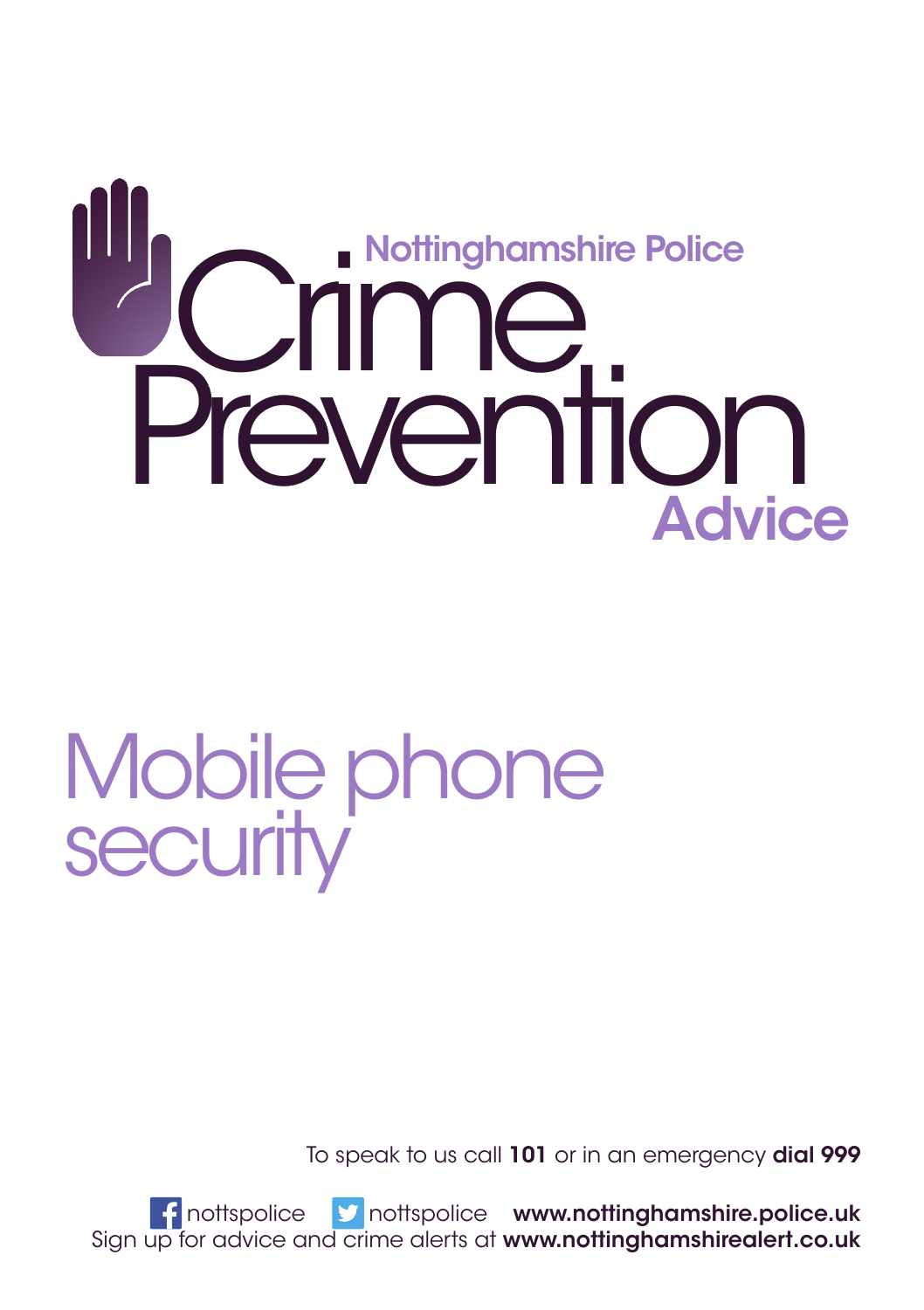

Did you know up to 10,000 mobile phones are reported stolen in the UK every month?

Whatever you use your phone for, be it to keep in touch with family and friends, for taking photos and videos, using social media, or for business purposes, you won't want to lose your phone numbers and other data stored inside.

You must take steps to keep it safe – here we tell you how

#### Securing your phone

- Never leave your mobile phone on show in your car, even if it's just for a moment. If you have to leave it, make sure it's secure, out of sight and can't be heard
- Don't draw attention to your phone by leaving it on view on tables in pubs, cafes and restaurants. A tactic used by thieves is to place newspapers or other items over the phone and scoop it up. They sometimes distract phone owners by asking for directions and taking the phone when they are not looking
- Don't leave your phone unattended in coat pockets or bags
- Avoid using your mobile phone in the street. If you have to, be discreet
- Lock the keypad using a PIN number or pattern code when you are not using your phone. This means it can't be used to make calls or access your personal data, such as emails and social media accounts, if it is stolen
- Mark your phone, battery and accessories with your postcode using an ultraviolet marker pen. If your phone is stolen and later recovered by police this will make it easier to reunite you with it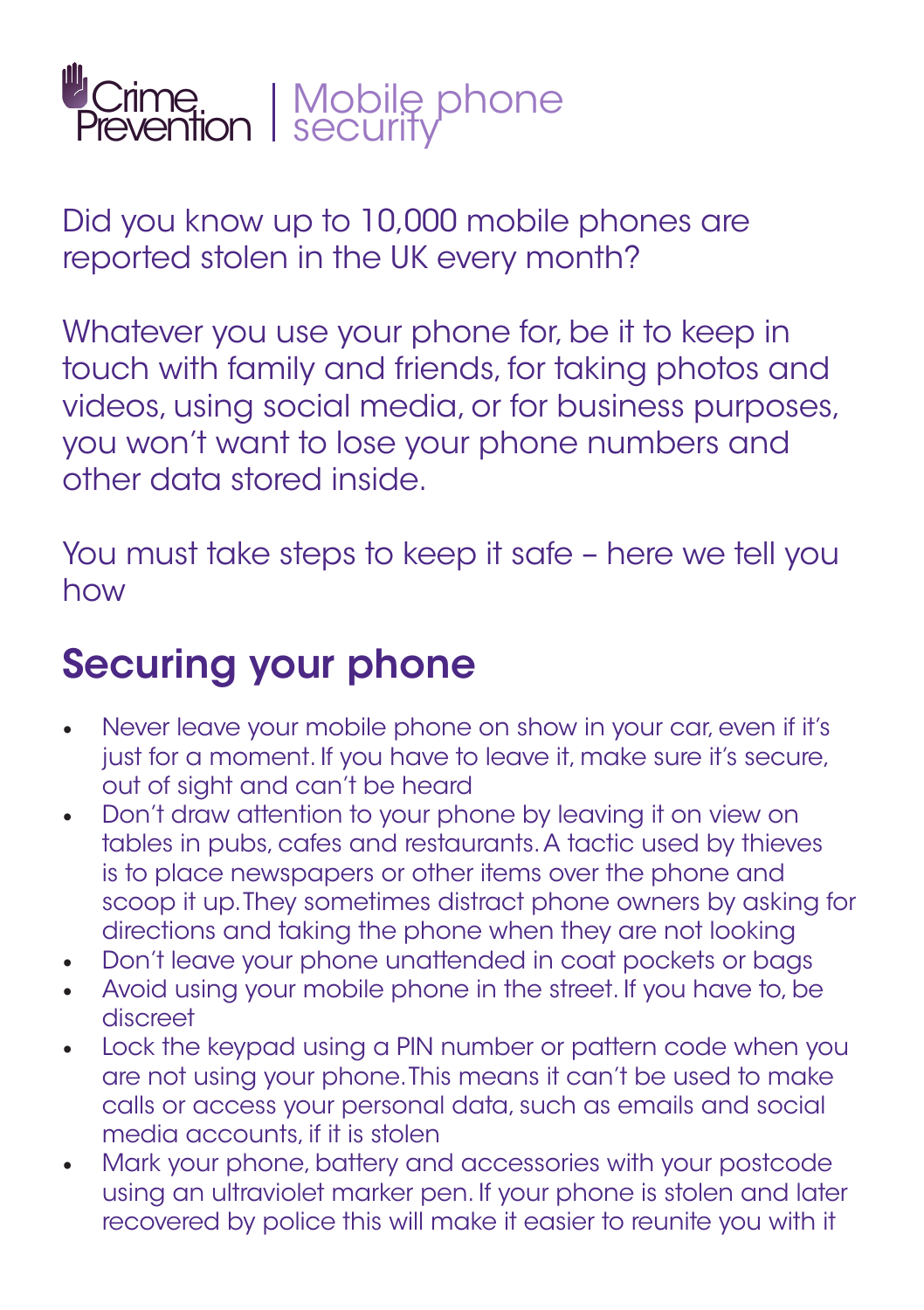- Regularly back up your data, contacts and photos in case your phone gets damaged, lost or stolen
- Record your IMEI number (International Mobile Equipment Identity) somewhere safe. To find out what yours is dial \*#06# on your phone or look in the settings on your smartphone
- If your phone is stolen report it to the police immediately. Tell them your IMEI number, if you have any tracking apps installed or any markings on your phone. Tell your insurer and service provider too

#### **Smartphones**

- If you own a smartphone, activate the 'Find My Phone' app or install a free tracking app, such as PREY
- These apps provide a GPS location of the device when it is switched on. You can log in from a computer if your phone goes missing and locate your device
- The apps also allow you to instruct your phone to make a loud noise (to help you find it if it is lost) or to wipe the contents (if you believe it has fallen into the wrong hands). Activating the app could also help police track your phone if it is stolen